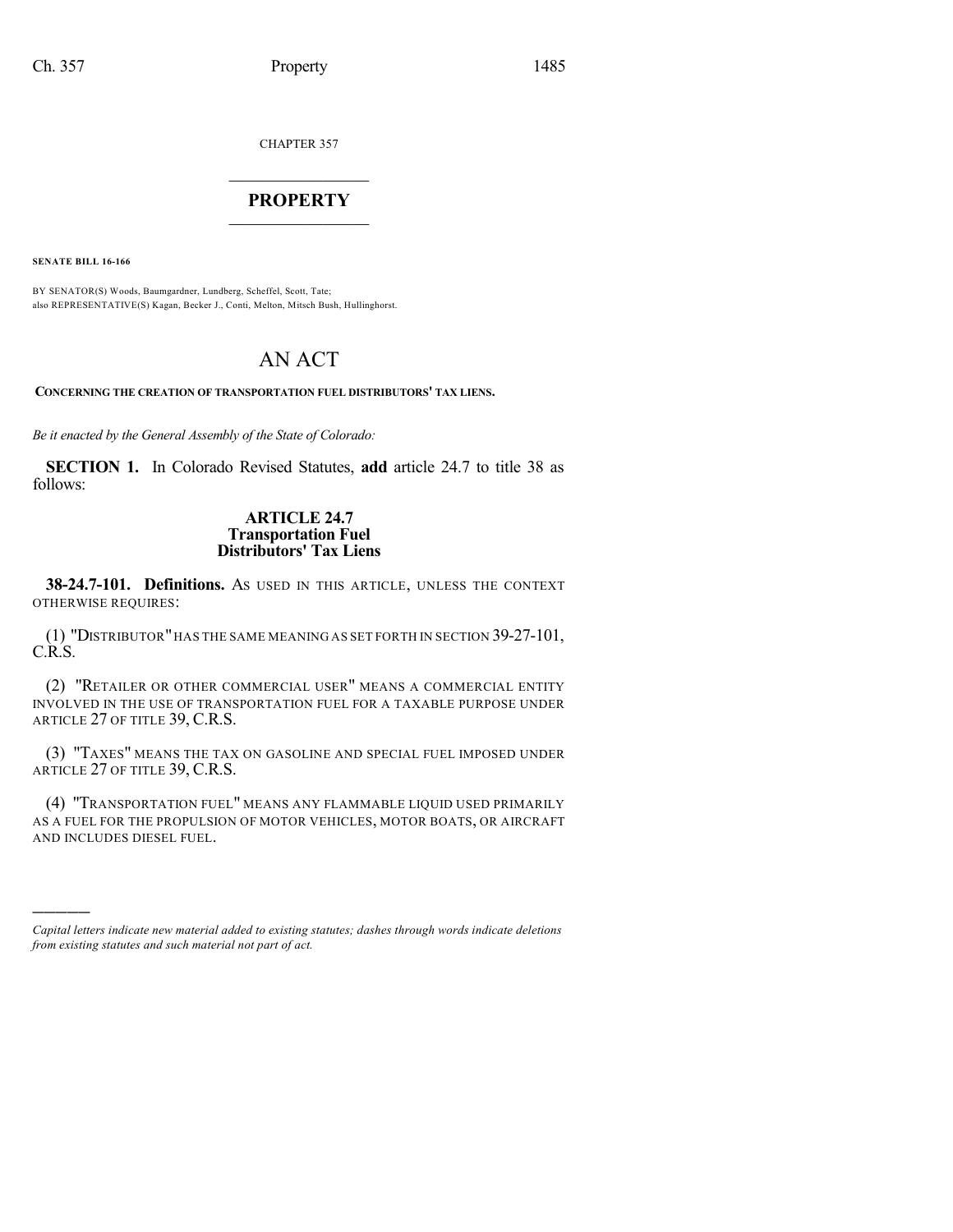### 1486 Property Ch. 357

**38-24.7-102. Who may have lien - amount.** WITHIN SIXTY DAYS AFTER THE DATE OF DELIVERY OF TRANSPORTATION FUEL OR AN EARLIER AGREED-UPON PAYMENT DATE, EVERY DISTRIBUTOR HAS A LIEN UPON THE PROPERTY OF A RETAILER OR OTHER COMMERCIAL USER FOR THE AMOUNT OFUNREIMBURSED TAXES PAID BY THE DISTRIBUTOR UNDER ARTICLE 27 OF TITLE 39, C.R.S., FOR EACH DELIVERY OF TRANSPORTATION FUEL TO THAT RETAILER OR OTHER COMMERCIAL USER.THE LIEN EXTENDS TO ALL BUSINESS ASSETS AND PROPERTY OF THE RETAILER OR OTHER COMMERCIAL USER, INCLUDING STOCK IN TRADE, BUSINESS, FIXTURES, AND EQUIPMENT OWNED OR USED BY THE RETAILER OR OTHER COMMERCIAL USER IN THE CONDUCT OF BUSINESS, AS LONG AS A DELINQUENCY IN THE REIMBURSEMENT **CONTINUES** 

**38-24.7-103. How lien obtained - lien statement.** EVERY DISTRIBUTOR INTENDING TO AVAIL HIMSELF OR HERSELF OF THE BENEFITS OF THIS ARTICLE SHALL SERVE ON THE RETAILER OR OTHER COMMERCIAL USER BY CERTIFIED OR REGISTERED MAIL, RETURN RECEIPT REQUESTED, OR BY PERSONAL SERVICE, WITHIN SIXTY DAYS AFTER COMPLETING THE DELIVERY OF TRANSPORTATION FUEL AND RECORD IN THE OFFICE OF THE COUNTY CLERK AND RECORDER OF THECOUNTY WHERE THE RETAILER OR OTHER COMMERCIAL USER IS LOCATED, A STATEMENT CONTAINING A JUST AND TRUE ACCOUNT OF THE AMOUNT DUE TO THE DISTRIBUTOR, AFTER ALLOWING ALL JUST CREDITS AND OFFSETS, AND CONTAINING A CORRECT DESCRIPTION OF THE TAXES PAID FOR THE DELIVERY OF TRANSPORTATION FUEL TO THE RETAILER OR OTHER COMMERCIAL USER AND AN AFFIDAVIT OF SERVICE OR MAILING OF THE STATEMENT. ANY IMMATERIAL ERROR OR MISTAKE IN THE ACCOUNT OR DESCRIPTION OF THE TAXES PAID DOES NOT INVALIDATE THE LIEN. THE STATEMENT REQUIRED BY THIS SECTION MUST INCLUDE THE NAME OF THE DISTRIBUTOR, THE NAME OF THE RETAILER OR OTHER COMMERCIAL USER, AND THE PHYSICAL ADDRESS OF THE RETAILER OR OTHER COMMERCIAL USER IN THE COUNTY WHERE THE RETAILER OR OTHER COMMERCIAL USER IS LOCATED. THE STATEMENT MUST ALSO INCLUDE THE NAME AND PHYSICAL ADDRESS OF ANY OTHER PERSON, IF ANY, AGAINST WHOSE PROPERTY THE LIEN IS FILED AND A DESCRIPTION OF THE PROPERTY TO BE CHARGED WITH THE LIEN.

**38-24.7-104. Priority.** THE LIEN FOR TAXES FOR THE DELIVERY OF TRANSPORTATION FUEL SPECIFIED IN SECTION 38-24.7-102 IS NOT PRIOR TO AND DOES NOT TAKE PRECEDENCE OVER ANY MORTGAGE, ENCUMBRANCE, SECURITY INTEREST, OR OTHER VALID LIEN UPON THE ASSETS AND PROPERTY OF THE RETAILER OR OTHER COMMERCIAL USER, INCLUDING THE STOCK IN TRADE, BUSINESS FIXTURES, AND EQUIPMENT OWNED OR USED BY THE RETAILER OR OTHER COMMERCIAL USER IN THE CONDUCT OF THE RETAILER'S OR OTHER COMMERCIAL USER'S BUSINESS IF THE OTHER MORTGAGE, ENCUMBRANCE, SECURITY INTEREST, OR VALID LIEN ATTACHED OR WAS FILED PRIOR TO THE FILING OF A LIEN UNDER THIS ARTICLE.

**38-24.7-105. Parties.**ANY PERSON INTERESTED IN THE MATTER IN CONTROVERSY OR THE PROPERTY TO BE CHARGED WITH THE LIEN OR HAVING A LIEN ON THE PROPERTY CHARGED MAY BE MADE A PARTY TO AN ACTION FOR THE FORECLOSURE OF THE LIEN.

**38-24.7-106. Limitations of actions.** ANY ACTION FOR THE FORECLOSURE AND ENFORCEMENT OF A LIEN AUTHORIZED IN SECTION 38-24.7-102 MUST BE COMMENCED, AND A NOTICE OF COMMENCEMENT OF ACTION FILED IN THE SAME